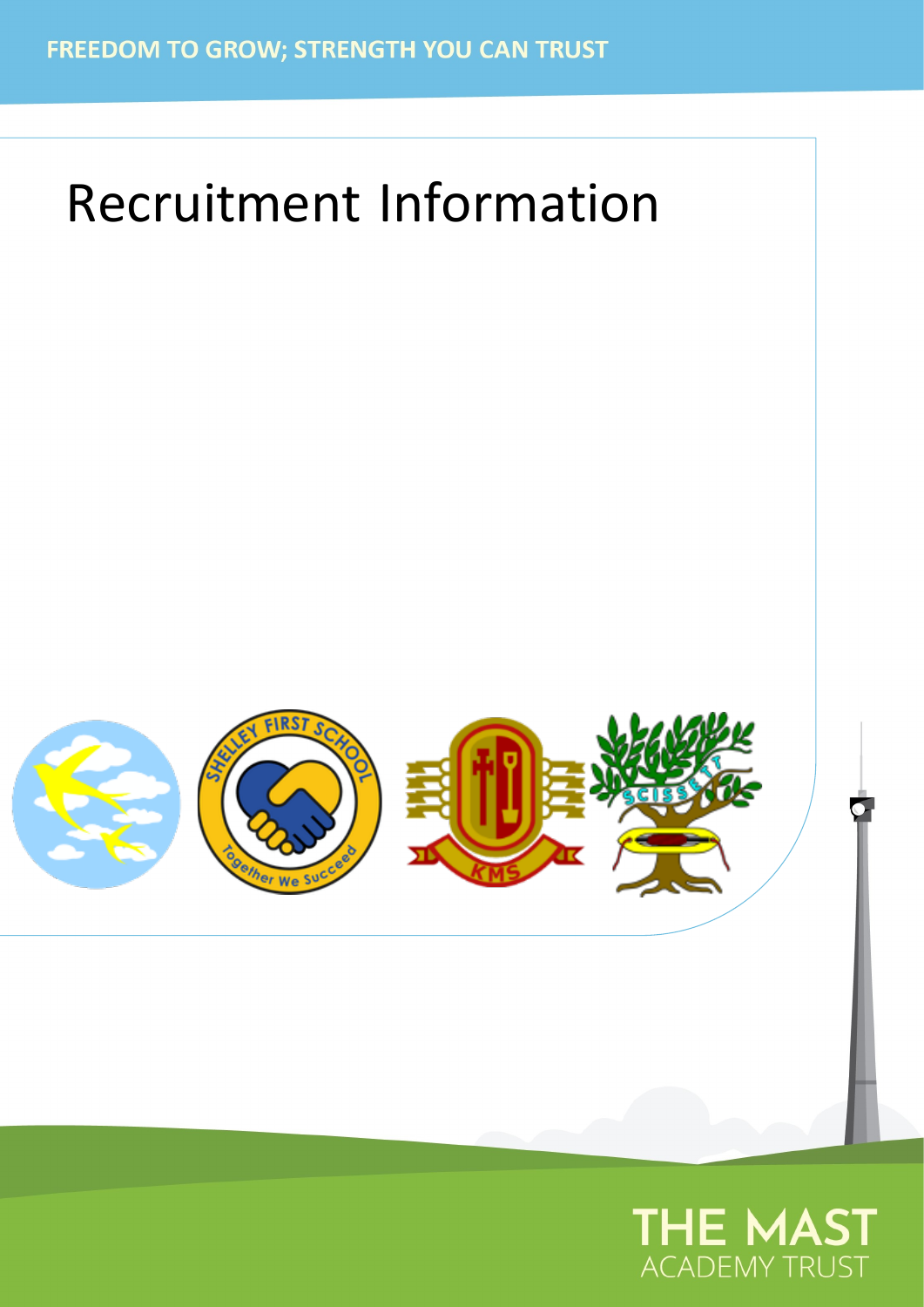# Policy Information

# **Child Protection**

This school is committed to safeguarding and promoting the welfare of children and young people and expects all staff and volunteers to share this commitment.

Safeguarding cuts through everything we do at school and the safety of our pupils is our top priority. There is a designated senior member of the Leadership Team who is responsible for referring and monitoring any child protection concerns.

All members of staff will receive training in line with our child protection and other related policies.

# **Whistle Blowing**

All staff have a duty to raise concerns about any inappropriate attitude or actions of colleagues in any area of school life. This is particularly applicable to our safeguarding procedures.

# **Code of Conduct and Personal Behaviour**

The Trust Board, and the Headteacher and Governing Body at each school, regard everyone working in our school to be a role model to our pupils. We therefore have high expectations of our staff to act with the utmost professionalism and awareness of their role in both the school and wider community.

We pride ourselves on relationships with pupils and each other that are founded in mutual respect. We expect all staff to be dedicated, enthusiastic and honest and passionate about making a difference to our pupils. We do not tolerate complacency as we strive to improve in every area of school life.

All staff are expected to uphold and embody their professional standards and values. Everyone in the school has an absolute duty to promote and safeguard the welfare of children.

# **Equal Opportunities**

The Mast Academy Trust actively promotes diversity. Applications are welcome from all, irrespective of age, disability, gender reassignment, marriage / civil partnership, pregnancy / maternity, race, religion / belief, sex or sexual orientation.

In line with the Equality Act 2010, we are committed to promoting best practice in our efforts to eliminate discrimination and to create a working and learning environment were all are treated fairly and with respect.

# **Smoking Policy**

All sites are strictly no smoking and all staff and visitors must adhere to this policy.

# **ICT Policy (Acceptable Use Policy), Online Safety and Social Media**

We encourage the use of ICT across the curriculum. On appointment, staff agree to abide by the Acceptable Use Policy. We also expect staff to be conscious of the professional expectations of them when using social media and in their use of mobile technology.

# **Teachers' Pay Policy**

We currently follow pre-existing pay scales and structures in line with Kirklees Pay Policy. We normally honour existing pay points and within our Trust we honour most transferable employment rights. Staff who transfer from a Local Authority School transfer their continuous service for the purpose of The Redundancy Payments (Continuity of Employment in Local Government etc.) (Modification) Order 1999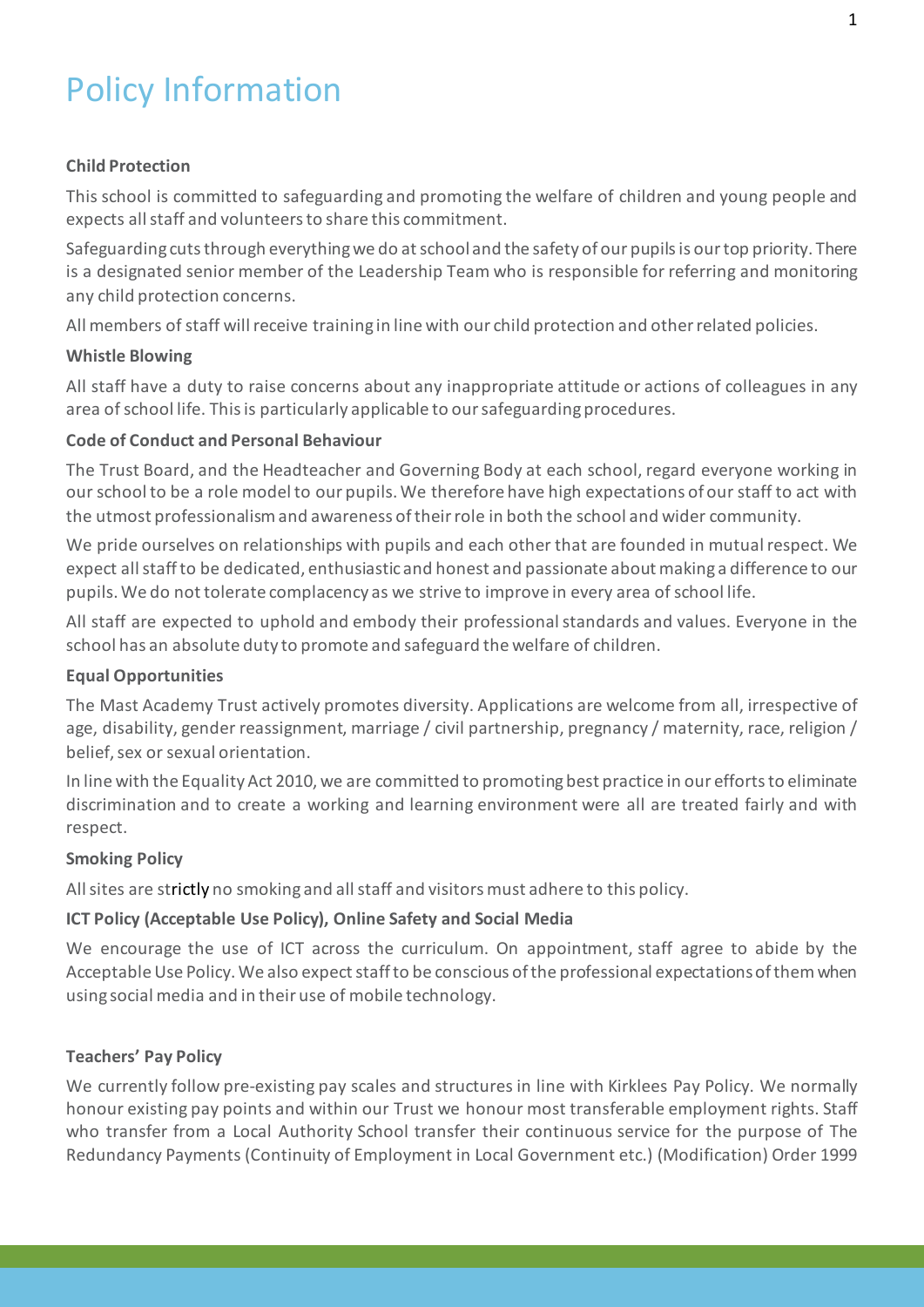as amended, and for benefits in the Burgundy Book or Green Book which also include continuous service where the Modification Order applies. For Statutory employment rights your continuous service will commence on your start date with the Mast Academy Trust.

#### **Trust Mobility**

All schools make their own appointments and we do not ask staff to work across schools in the Mast Trust as part of their normal role unless specified. However, we do include a mobility clause as there may be times when we ask staff to work at a different site for a period of time often to support school development. This can be a great opportunity for staff to develop professionally; share expertise and build a strong portfolio of experience.

There are also opportunities for talented staff to work strategically across our Trust to develop best practice.

Full details of policies are available on the Trust's website.

[www.themast.co.uk/policies](http://www.themast.co.uk/policies)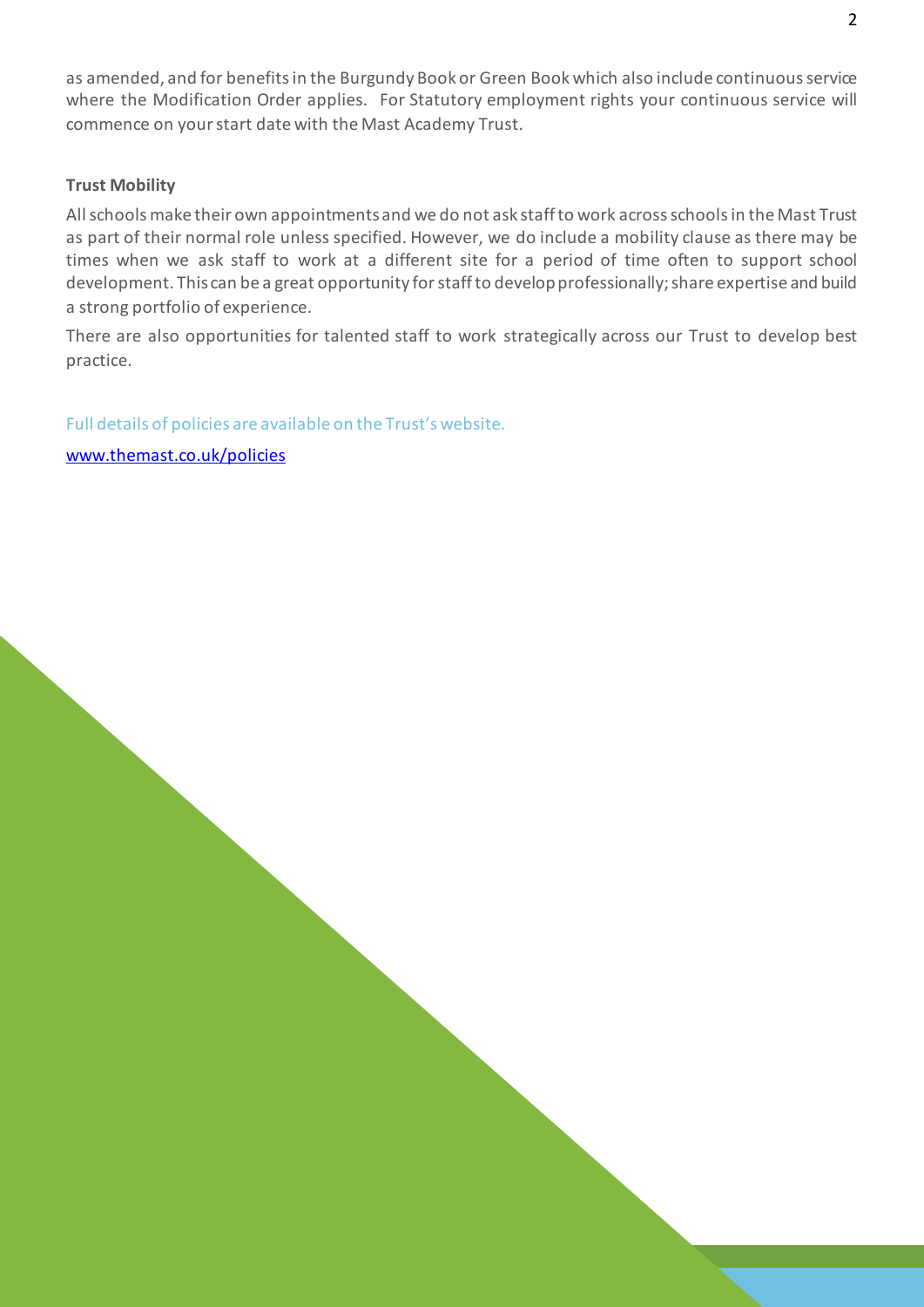# Recruitment Processes

#### **References**

The Mast Academy Trust is committed to the safeguarding of our pupils and therefore it is our policy to take up references from all shortlisted candidates. References are used to verify objective and factual information, compared for consistency of the information you provide and to alert us to any safeguarding concerns. As part of our safeguarding procedures, we supply a set reference proforma which we insist is completed. Where references are from people working within the private sector, there can be restrictions, but all references are fully checked.

For this reason, we expect one of your referees to be your most recent employer and if you have worked in a school, it must be from the Headteacher. If you are a serving Headteacher, it must be from the Chair of Governors or the CEO of a Trust. If you are not currently working with children but have in the past, we would strongly recommend your second reference is from an institution where you worked with children.

Two satisfactory references must be received before we can confirm any offer of an appointment. The information we request will relate to salary, length of service, skills and abilities, suitability for the job, disciplinary record and suitability to work with children.

Your referees may be contacted to verify any discrepancies, anomalies or relevant issues as part of the recruitment verification process. A random sample of referees will be contact to confirm they have provided references.

#### **Selection Process**

All candidates will be shortlisted and interviewed against the criteria outlined in the person specification. The person specification focuses on the skills, abilities and experience required to be successful in the role. Should we have a significant number of applications, we may also conduct long listing interviews.

If additional lesson observations, tests or presentations are to be brought into the selection process, then candidates will be notified in advance when invited to interview.

The Mast Academy Trust is committed to safeguarding and promoting the welfare of all children and expect all staff and volunteers to share this commitment. Therefore, interviews will include questions about safeguarding children.

#### **Reasonable Adjustments**

Under the Equality Act, we are legally required to ensure that disabled people are not disadvantaged in the recruitment and selection process and to consider making reasonable adjustments. We are therefore committed to meeting, wherever possible, any needs you specify on the application form. Please contact the school if you need to discuss this in any detail.

We will consider any reasonable adjustments under the terms of the Equality Act to enable an applicant with a disability (as defined under the act) to meet the requirements of the post.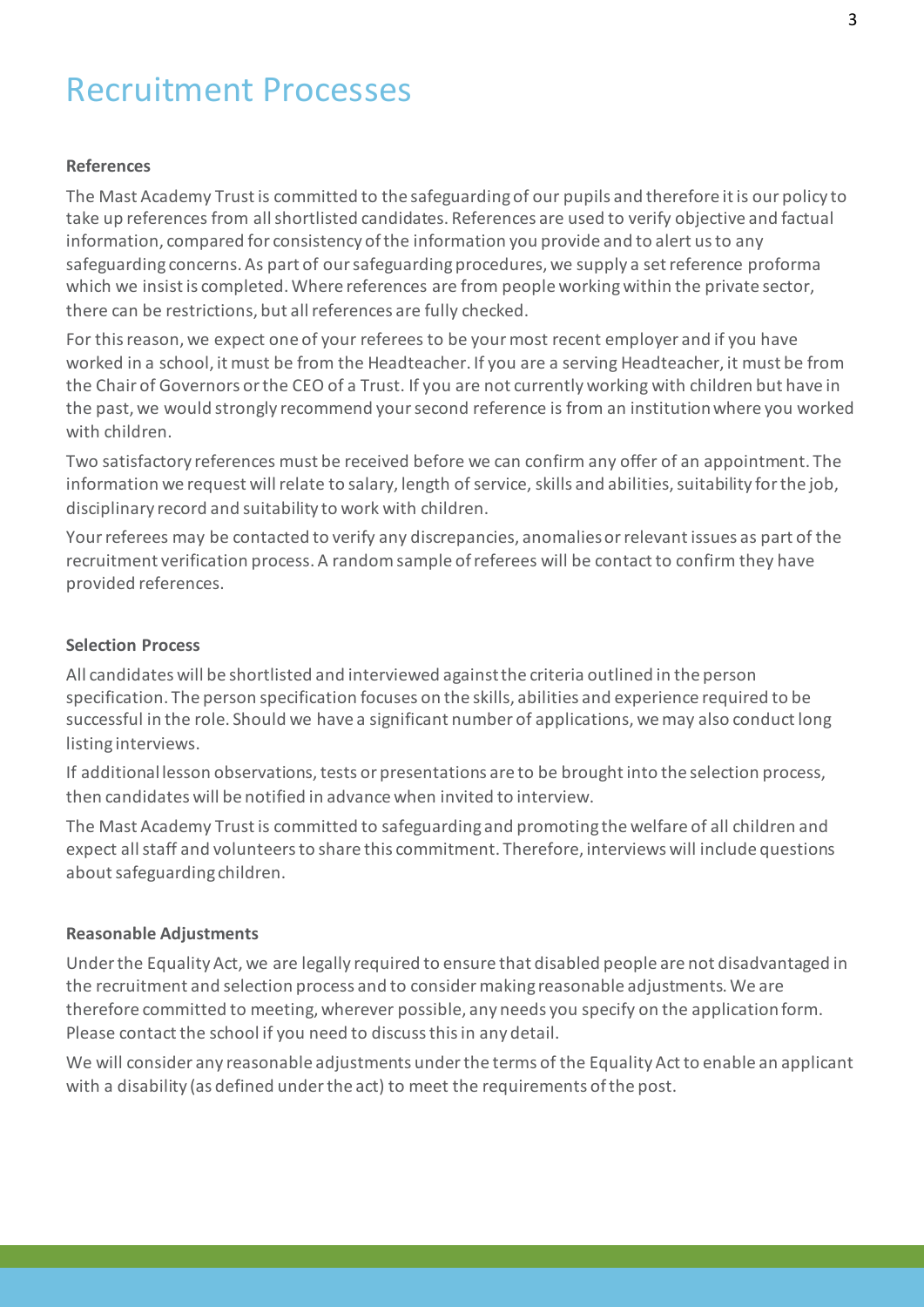# **Validation of Qualifications and Identity**

All appointments will be subject to a DBS check. We ask all shortlisted candidates to bring to the interview, sufficient identification to allow us to apply for the DBS check upon appointment. This includes:

- Photographic identification such as a driving licence or passport.
- A utility bill for proof of address.
- Qualification evidence.
- A DBS certificate if available.

These will be photocopied and kept on file and may be confirmed as genuine with the awarding bodies. The copies will be retained on the personnel file for the successful candidate. The copies for unsuccessful candidates will be treated as confidential waste and disposed of appropriately. No offer of employment will be confirmed until all qualification requirements and DBS checks have been satisfied.

# **Right to Work in the UK**

Under the Asylum and Immigration Act 1996, it is a criminal offence to employ anyone who is not entitled to live or work in the United Kingdom. We will ask applicants for proof of this at interview stage. You will be asked to provide original documentation to confirm that you are eligible to work within the UK. This could be a Passport or a Visa as applicable.

# **Disclosure and Barring Service**

Employment is subject to an enhanced check with the Disclosure and Barring Service. Checks will also be made against the 'Barred' list. All such checks must be satisfactory before any offer of an appointment can be confirmed and before commencement of work can take place.

# **Safeguarding**

The Mast Academy Trust is committed to safeguarding and promoting the welfare of its students and expect all staff and volunteers to share this commitment. Appointments will be subject to an enhanced DBS disclosure with 'barred' list check (see above). In addition, teaching and HLTA appointments will be subject to a Prohibition order check.

# **Data Protection**

The Mast Academy Trust is committed to handling personal data in a sensitive yet transparent way and meeting all of its obligations under the General Data Protection Regulations (GDPR). At the back of this booklet are the privacy notices explaining how we use your information and who we share it with. This relates both to the recruitment process itself but also to how we handle our staffs' personal data.

All staff are expected to adhere to school data management policies and take appropriate care when handling personal data.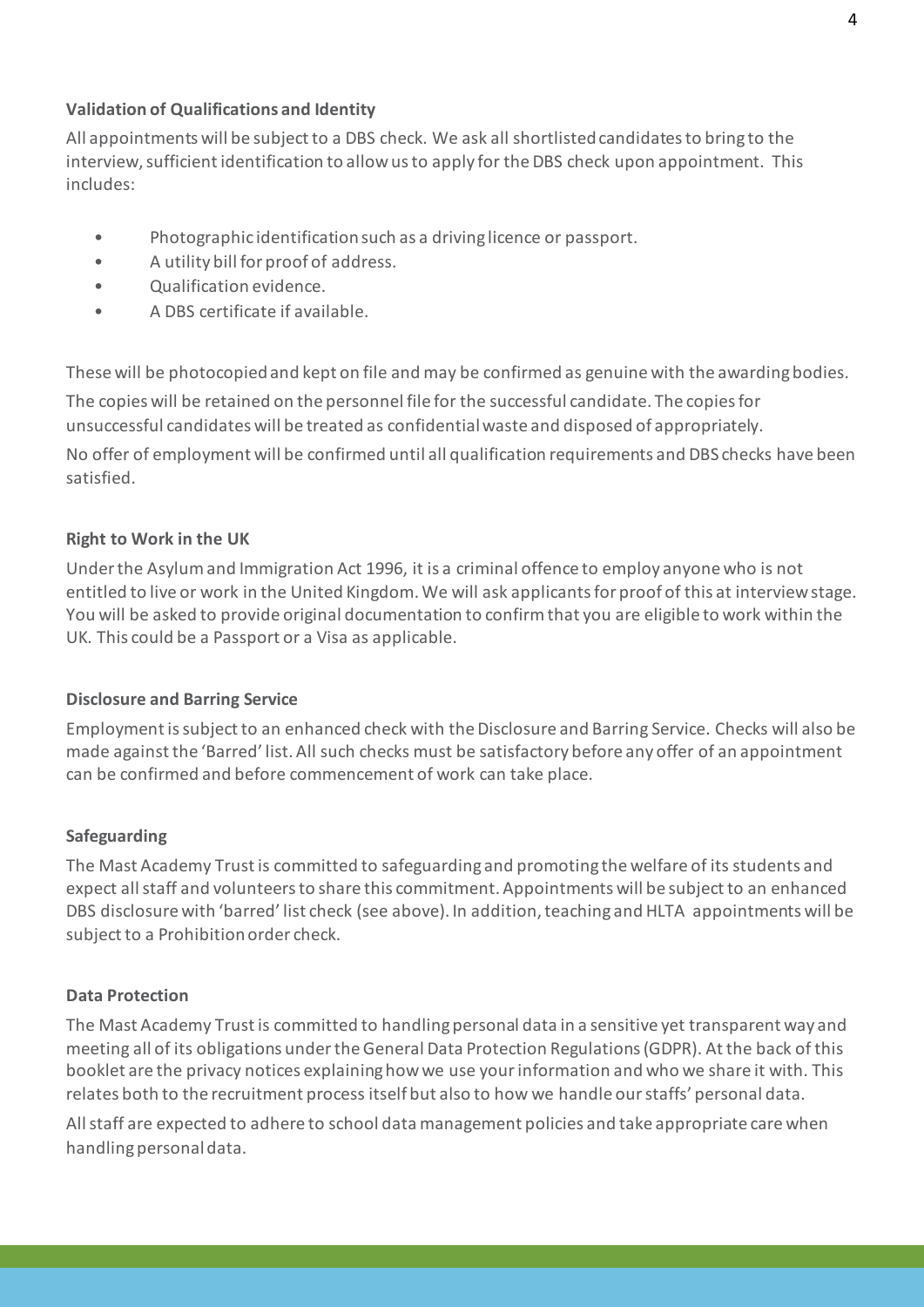#### **Dress Code**

Individual staff members are valued for their contribution and professionalism and they are a clear role model to the pupils. Staff must be mindful of the need to set a good example to our pupils of smart and suitable dress for a place of work. This relates to both modesty and health and safety. Staff should dress as they would for an interview.